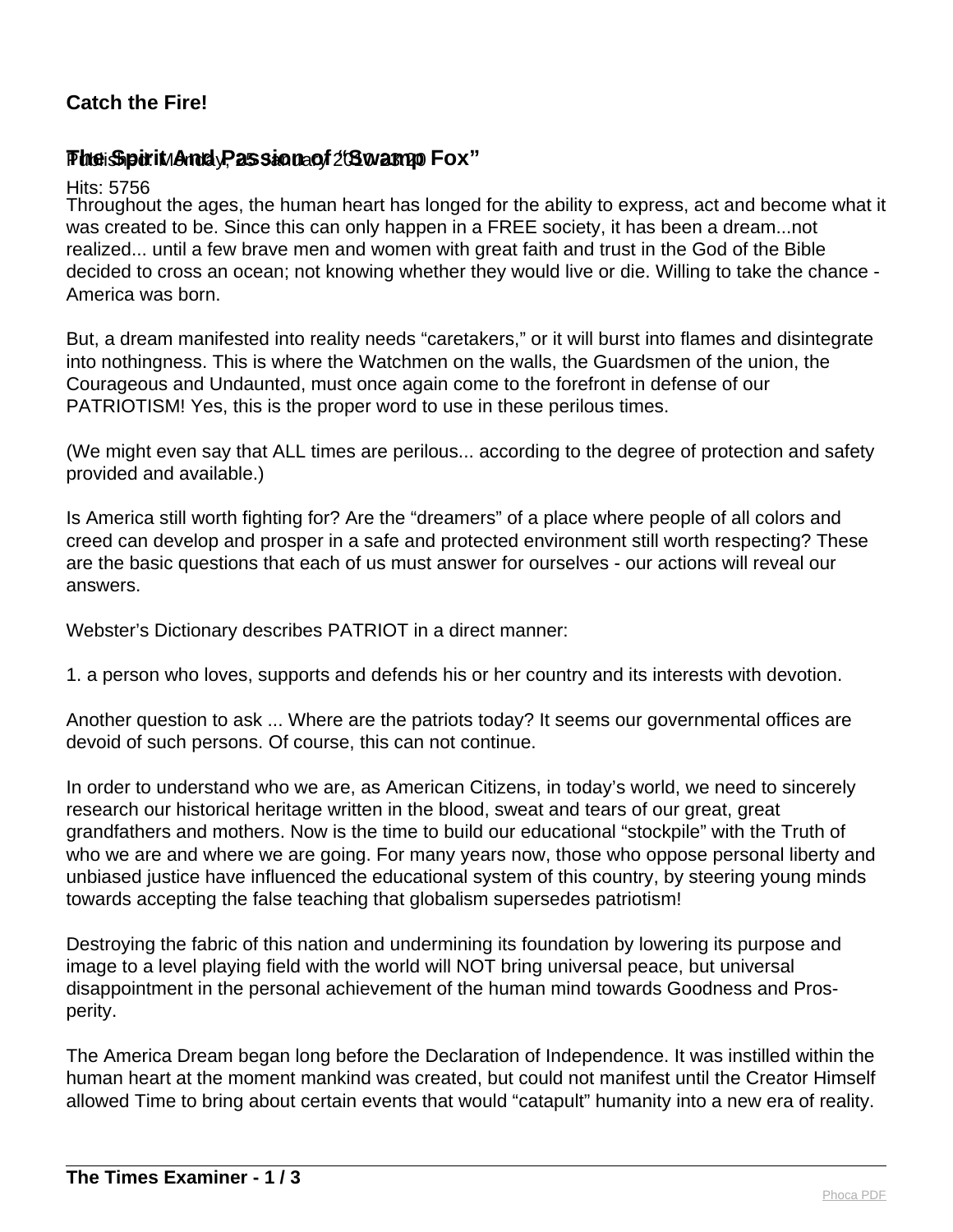## **Catch the Fire!**

Peblain cue Manday, 25 Uand to be born that would catch the vision of Self Government within a safe, strong and well-protected environment...<br>Hits: 5756

Such are our ancestors of the Revolutionary War. We must never forget them and their dedication of leaving to their children and grandchildren down through the centuries a place on earth they could call - BLESSED.

Such was one of these Patriots - General Francis Marion, born in the beautiful state of South Carolina, a place of abundant natural resources, lakes, mountains and an easily accessible seaport and coastline.

As George Washington and all of our generals did, Marion fought with a spirit and passion ignited by the idea of liberty from a controlling monarchy that would keep the thirteen recognized states as permanent colonies of Great-Britain.

LIBERTY or DEATH was his motto and that of his militia...men of great courage and conviction, who would give their fortunes and lives; risking their families' safety for the ultimate cause of Freedom ... not only for their day, but for ours also. Our reverence for their sacrifices and sufferings can never be enough.

It was by Divine Direction that General Marion fought the British Army and won! South Carolina was not always on his side; many times thinking that it was no use to fight, since they were very prosperous in trading with the British Empire, but Marion never gave up the battle and fought with whatever resources were available to him...he had a cause, a mission, a determination that would not be quenched! To him and his men, our God gave much wisdom on how to battle and use the swamps and knowledge of the land to their advantage ... thus being dubbed "The Swamp Fox"!

Do we and our children understand that the MANTEL has been passed on to US?

General Marion was diligent, untiring and totally committed to the liberation of South Carolina from British control. There was no government to supply him and his brigade with money, ammunition or food... he and his men were clothed with the basic tanned leather garments of their day. Their valor and dedication to this "just cause" - Liberty, made their lives bearable, under the most extreme pressures of war.

Shall we accept the mantel? Or cast it upon the ground in front of those that oppose our American way of life, in fear and complacency ... allowing the "world" to dictate and determine the way we should live.

This is NOT what the Carolinians, and the rest of the colonies fought and died for in the 17 & 1800's! The spirit, passion, fortitude and love of America must NEVER cease to exist! It must be taught from generation to generation in order to be kept Alive and Well!